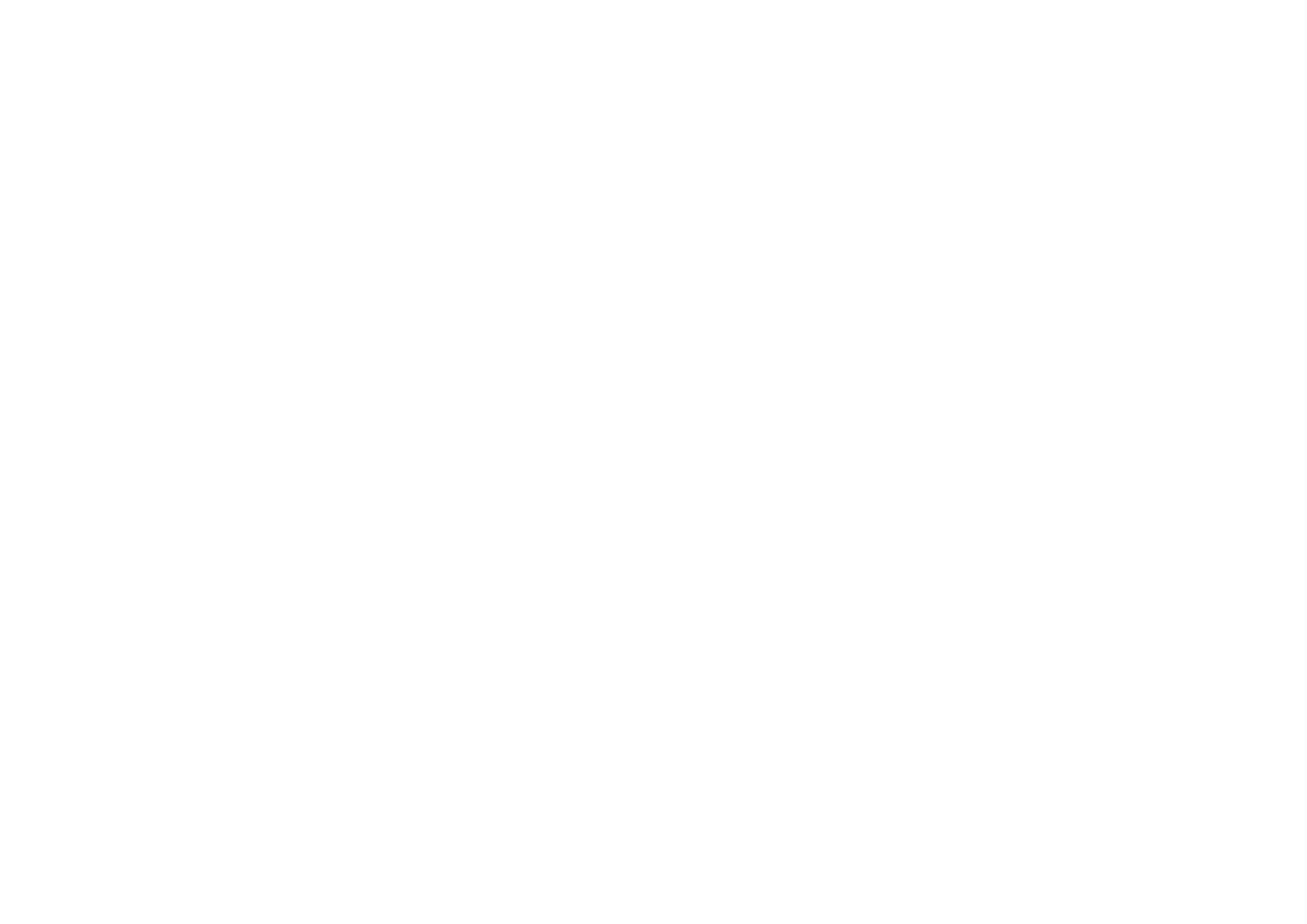- **B1:** How to invite the market into your company
- п B2: Dual value creation
- B3: Building teams п
- B4: Operating effectively in teams T.
- B5: Nurture responsibility
- B6: Keep your company in shape
- B7: Conceptions of human nature
- B8: Systems theory in a nutshell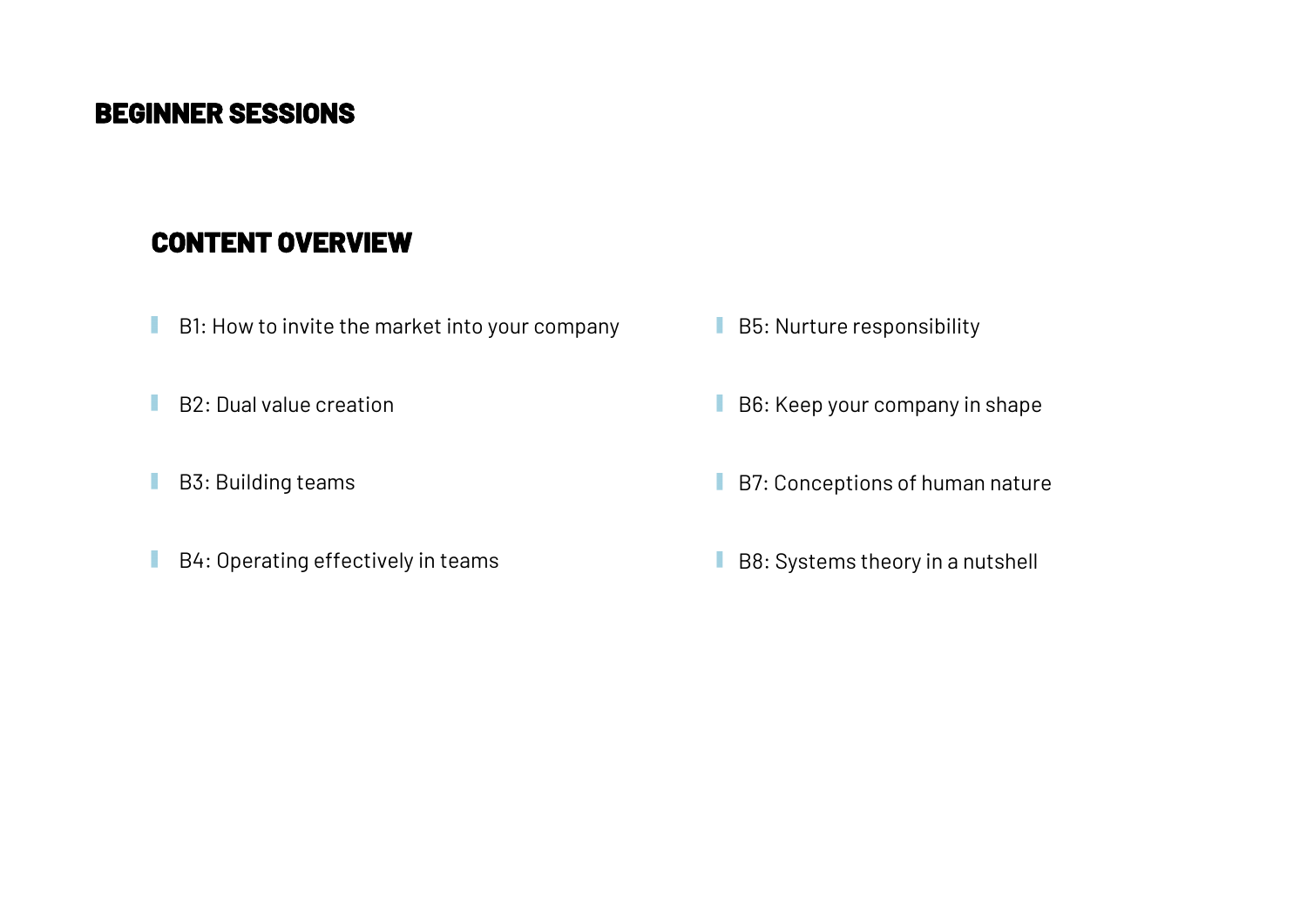#### **HOW TO INVITE THE MARKET INTO YOUR COMPANY**

In this first of eight Beginner Sessions, we introduce you to the first of seven Future Leadership Principles. Many companies lose much of their market surface area by applying countless management practices. This makes them blind to important developments that are crucial for their competitiveness. Often this tendency is countered by initiatives for more customer orientation, which usually further exacerbates the problem.

In this session, you'll use examples of your own work to find out how you can avoid actives that only appear as if they were real value creation on the surface, but are, in fact, pure waste.

### **DUAL VALUE CREATION B 1 B 2 B 2**

In this Beginner Session, we will give you concrete examples of how you can distinguish between the two types of value creation. This will serve as a guide when you are dealing with real-world problems. By distinguishing between blue and red components of a problem, the underlying structure of a problem becomes apparent, which supports you in deriving an appropriate solution approach.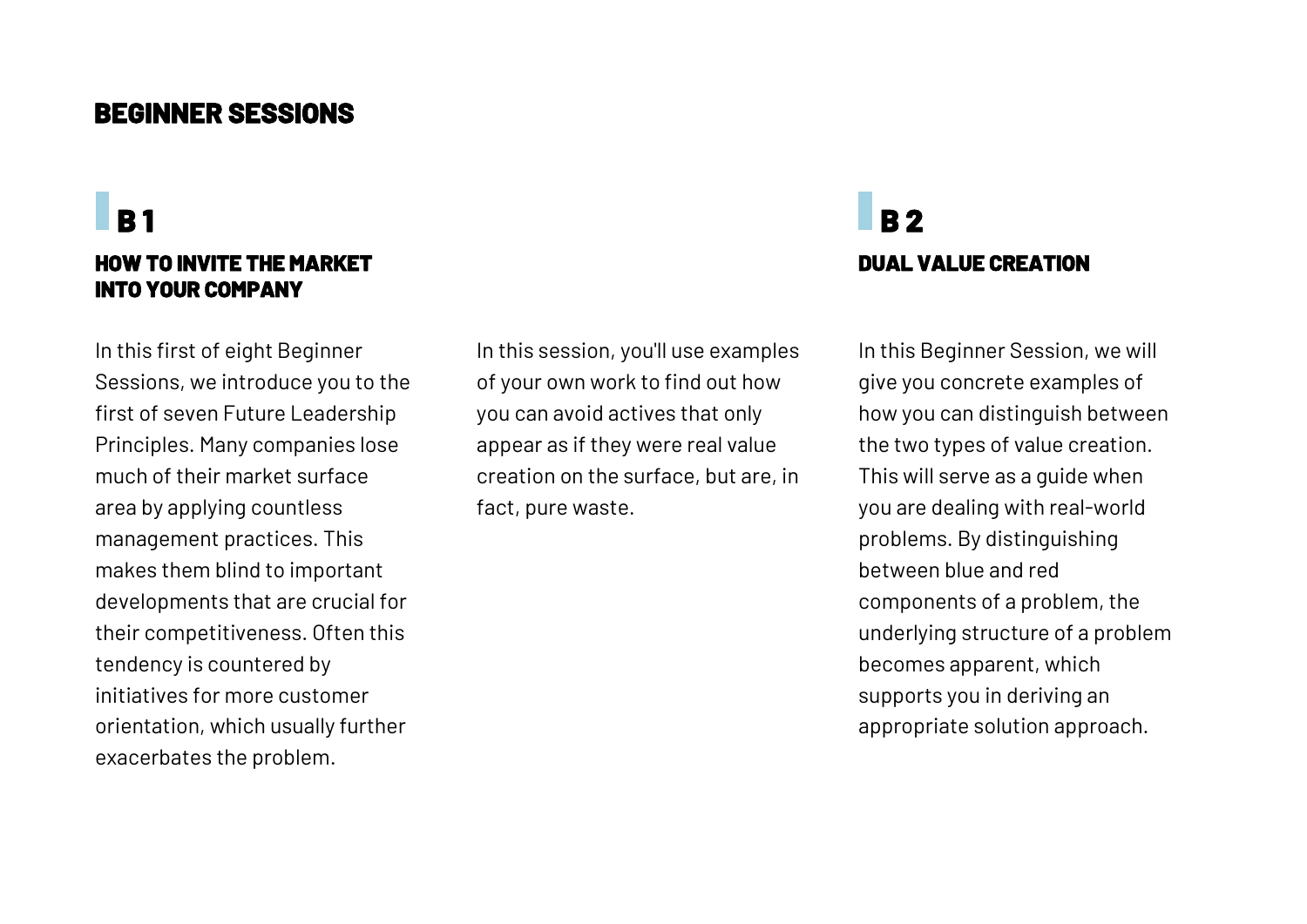### **BUILDING TEAMS OPERATING B 3 B 4 B 4 B 4 B 4 B 4**

If a soccer team were organised like most companies, it would no longer be a team, but a loose association of silos strung together. In soccer, team play is a triviality. In business, it is constantly demanded, but rarely achieved. Team building events, rub salt into the wound as they don't actually build teams.

This session will cover the second of the seven Future Leadership Principles and teach you about how true teams emerge and what that means for organisational design.

# **EFFECTIVELY IN TEAMS**

The third and fourth of the seven Future Leadership Principles address the universal phenomenon that, when it comes to operational matters, employees are usually able to make better decisions than their managers. In this session, we will look at what this means for work within the team and in the company as a whole.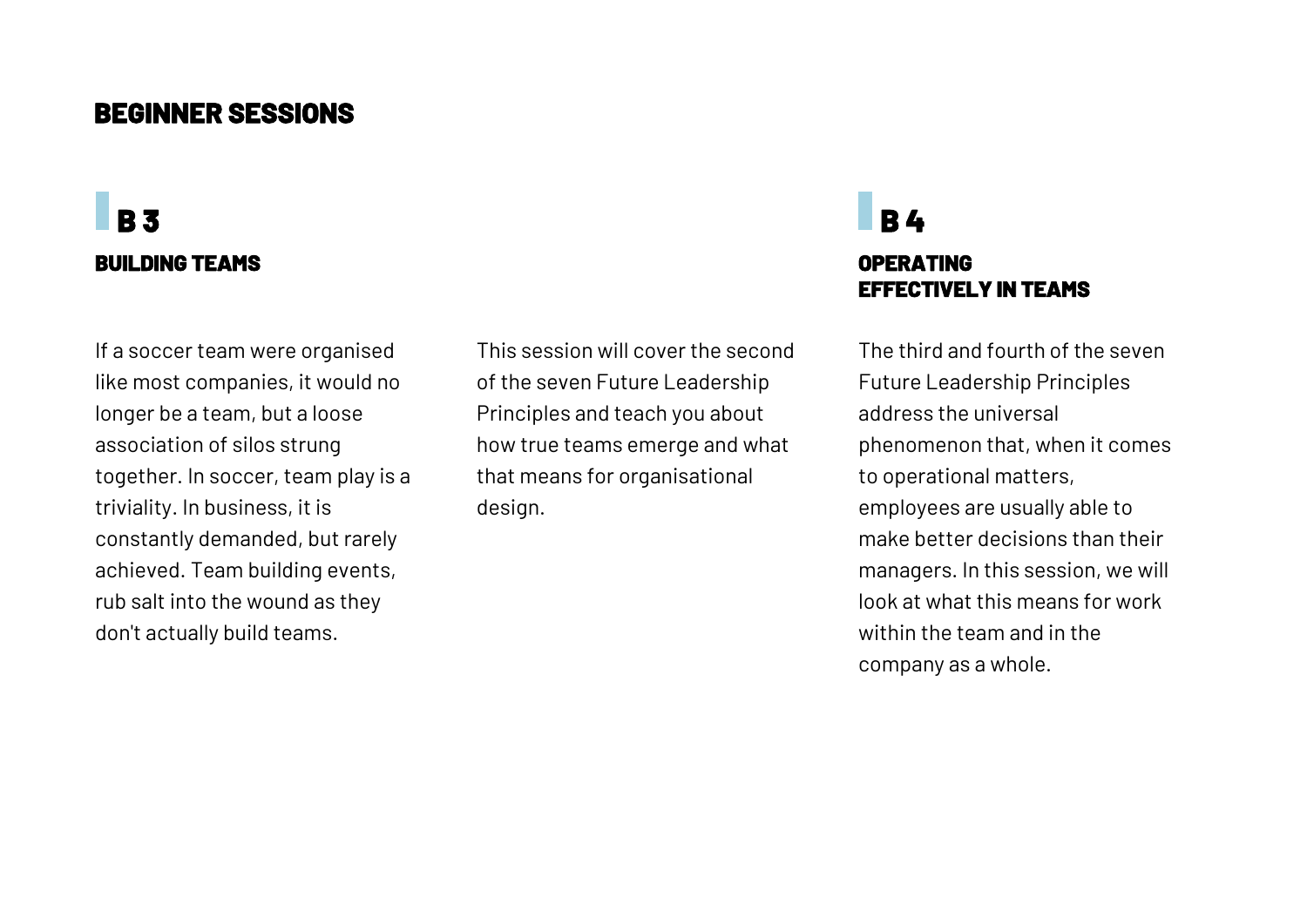### **NURTURE RESPONSIBILITY B 5**

Employees do not achieve their full potential when we overwhelm them with rules. If the response to every discussion, instance of discontent or non-conformity is a new rule, the company's capacity to learn will be systematically destroyed. And the potential of your employees will be lost to your organisation along with it. The antidote to this lies in the fifth Future Leadership Principle. In this session we will look at ways of applying it in practice.

Why do employees not make informed decisions? Because they don't have the information to do so. Of course, it's not quite that straightforward.

But if you withhold information from employees because you are worried that they wouldn't know what to do with it, for example, you are shooting yourself in the foot.

The sixth Future Leadership Principle is hygiene-related but extremely important, and a Principle that we see applied in successful companies again and again: Democratise your knowledge. Using concrete examples, we will show you how that can be achieved.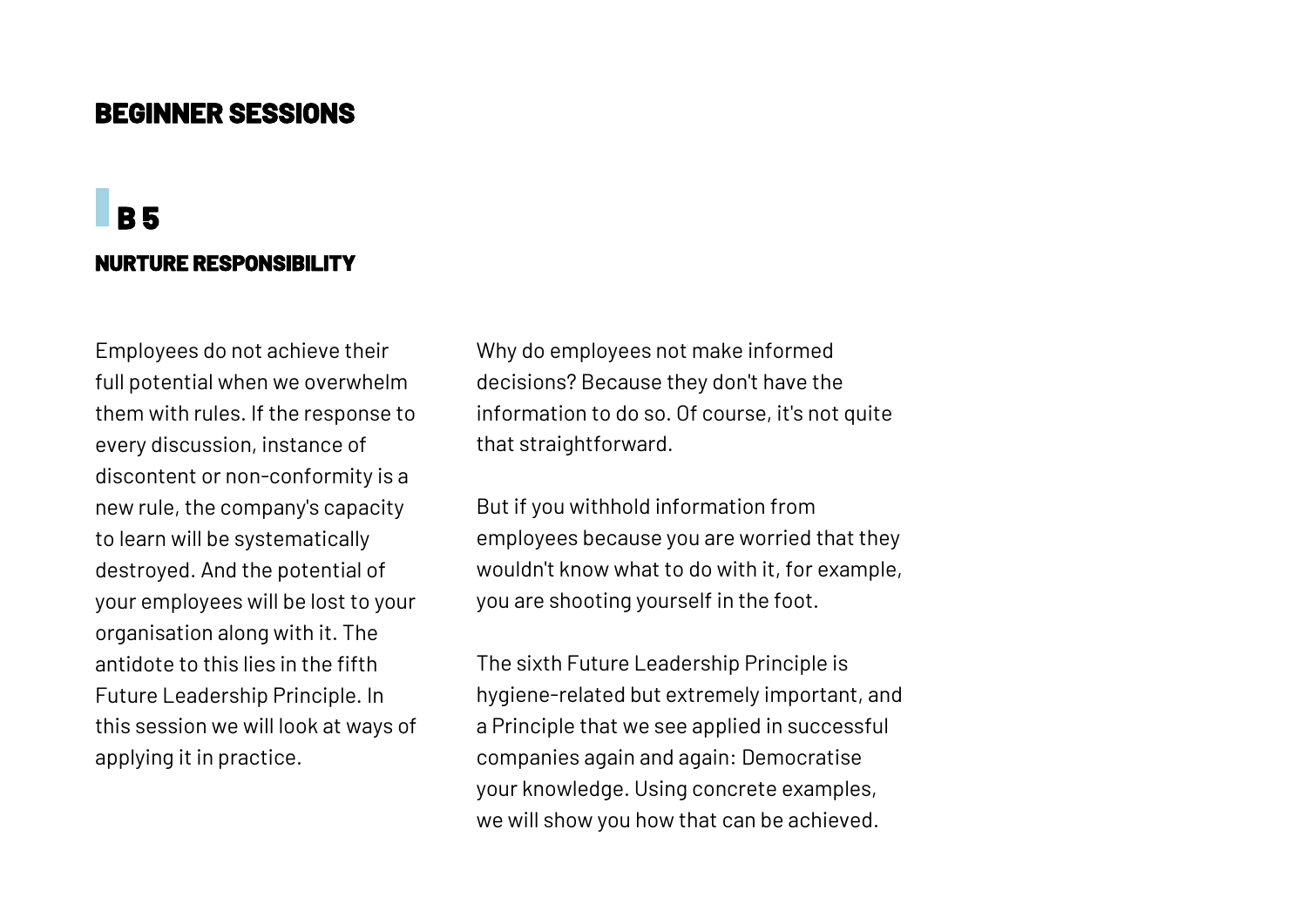### **KEEP YOUR COMPANY IN SHAPE B 6 B 7 B 8**

Plans go wrong because reality simply doesn't work to plan. The seventh Principle is a good alternative to desperate attempts to control the future instead of preparing for the uncertainty it will bring. In this session, we talk about how high-performance organisations manage without budget planning and annual objectives, as well as the difference between mistakes and misjudgements.

## **CONCEPTIONS OF HUMAN NATURE**

"That won't work with my people" is perhaps the most commonly heard argument against Future Leadership. But it isn't really an argument – it's a kind of optical illusion. In this session we will introduce Douglas McGregor's model of conceptions of human nature and some key theories of motivation, and discuss the implications for leadership and change.

## **SYSTEMS THEORY IN A NUTSHELL**

In this session we will dip a toe into systems theory. We will draw out key insights and present a simple yet smart approach you can use in future to examine the rationality of any future change project.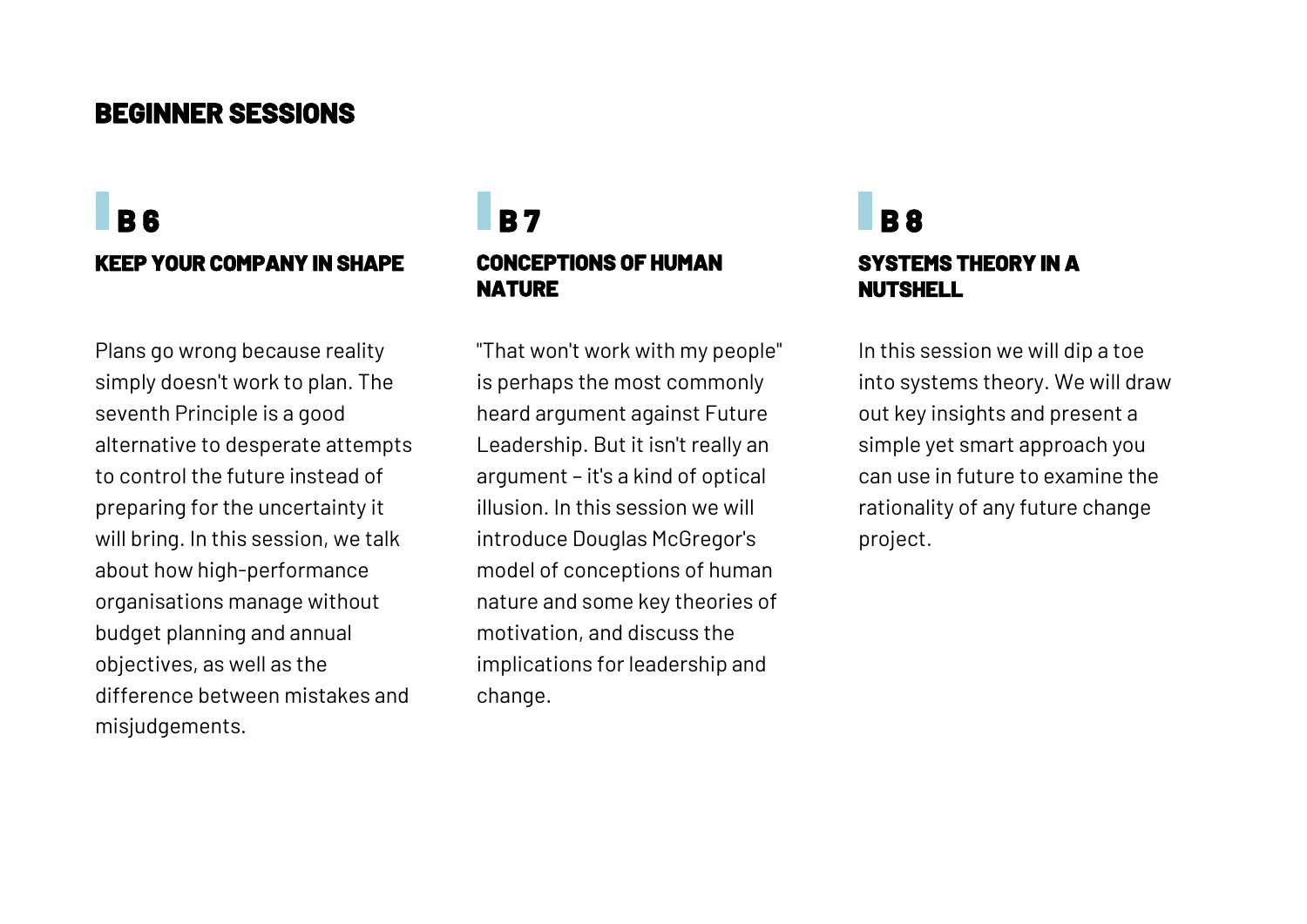- I 1: How you can outsmart company culture ٠ with guarded projects
- **I** 12: Organisational spring cleaning: more time for real work
- **I** 13: How real projects succeed
- $\blacksquare$  I 4: The real meaning of guidance
- $\blacksquare$  I 5: How self-organising teams make decisions
- $\blacksquare$  I 6: The system-theoretical change approach
- $\blacksquare$  I 7: The five Principles of strategy development
- $\blacksquare$  18: Putting outsourcing to the test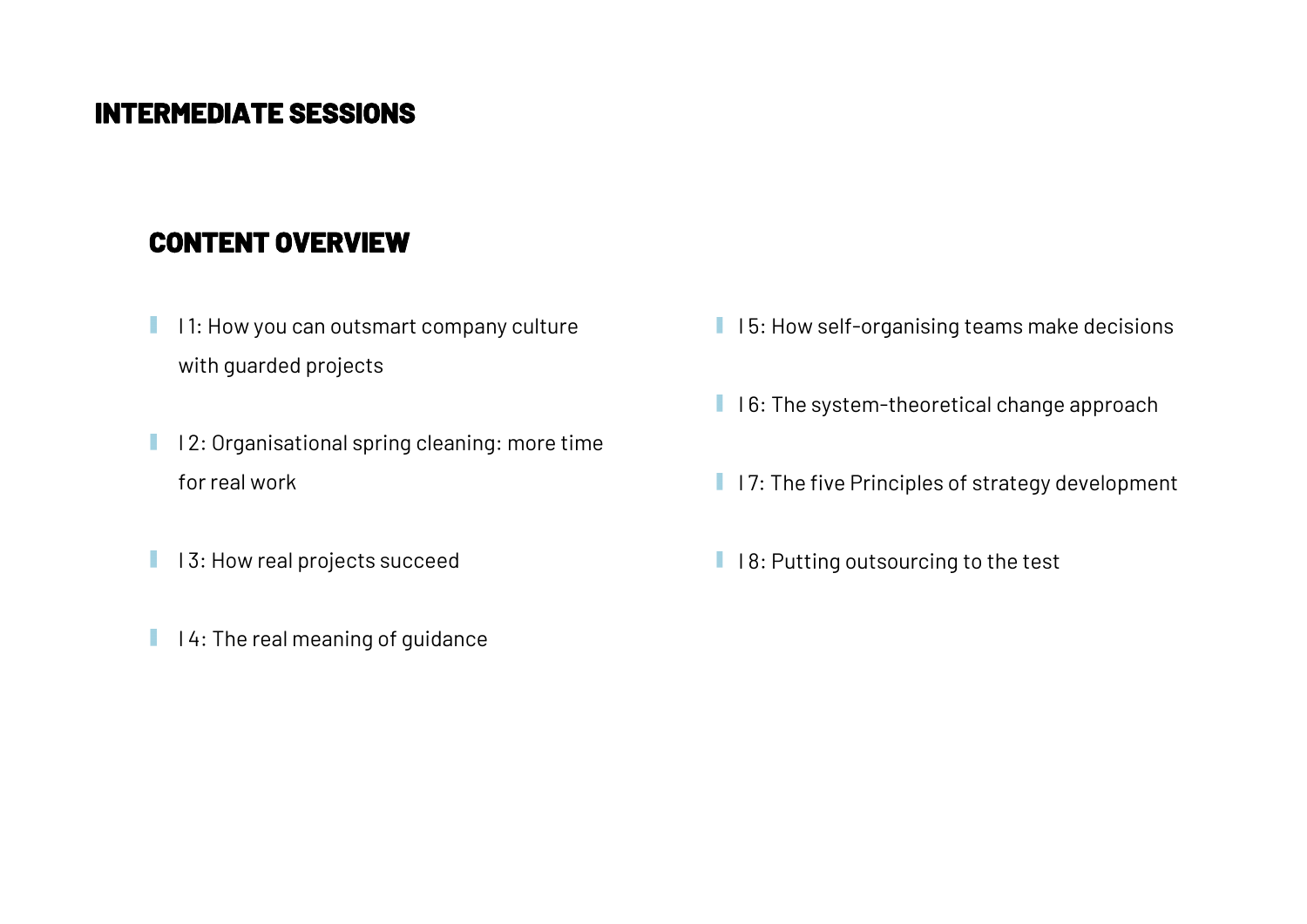#### **HOW YOU CAN OUTSMART COMPANY CULTURE WITH GUARDED PROJECTS**

If you want to test out the hypothesis on part of your value creation activities that a better organisation – one that produces less busywork and more real work – might be possible, an organisational experiment is called for. We call these experiments "guarded projects".

You can get a lot wrong when implementing these projects. A number of conditions must be in place if they are to succeed. This session looks at what those conditions are.

### **I** 1 **I**  $\blacksquare$

#### **ORGANISATIONAL SPRING CLEANING: MORE TIME FOR REAL WORK**

Almost any company will have all sorts of rituals and practices that might once have made sense, but nowadays – and given the dynamic nature of markets – tend to stand in the way of successful value creation. You will now learn a simple technique for pinpointing these kinds of dysfunctional practices and severing ties with them.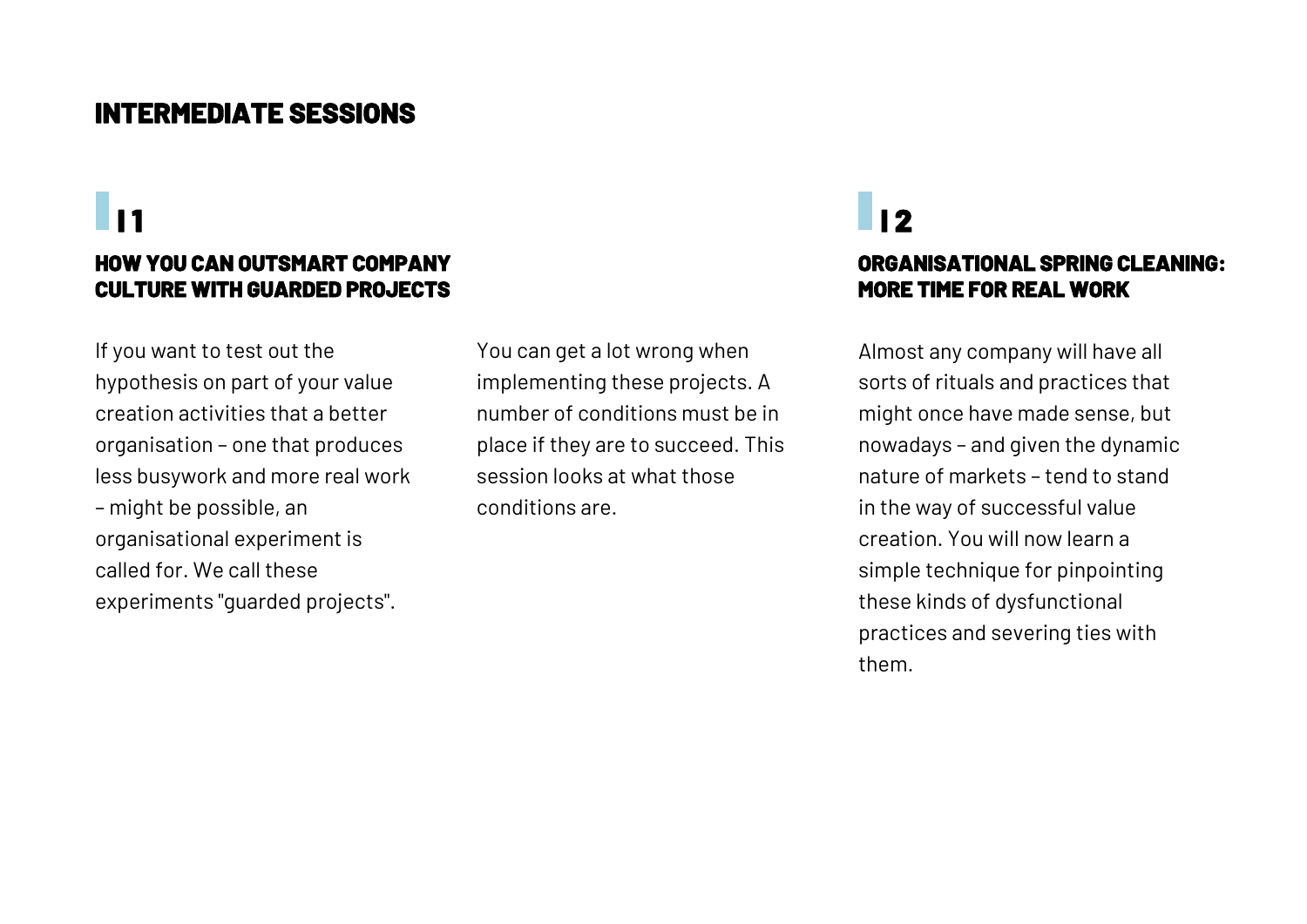### **I** 3 **I**  $\blacksquare$  **I** 4 **I** 4 **I** 5 **HOW REAL PROJECTS SUCCEED**

In this session, we will look in more depth at the second Future Leadership Principle. We argue that many projects are not real projects. Many teams are not real teams. However, real projects and real teams are both essential for dealing with high-dynamic situations. In this session, we will look at how to increase the likelihood of real projects and teams emerging, how to connect them constructively to the line organisation, and practical ways to try out this approach in an organisation.

## **THE REAL MEANING OF GUIDANCE**

Control isn't a bad thing, and selforganisation doesn't always achieve the desired success. In this session, you'll start off by learning the difference between control and guidance in depth and the role that power has to play. We'll look at practical examples along the way so as to uncover the many nuances that play a role, and introduce you to a useful organisational tool.

#### **HOW SELF-ORGANISING TEAMS MAKE DECISIONS**

Who should make the decisions? The boss, of course. But something that goes without saying in Tayloristic structures suddenly needs to be rethought when it comes to self-organising teams without a boss. In this session, you will learn about the different types of decisionmaking processes with practical relevance and their advantages and disadvantages. Then we will run through a few processes and apply them retrospectively to situations that participants have experienced.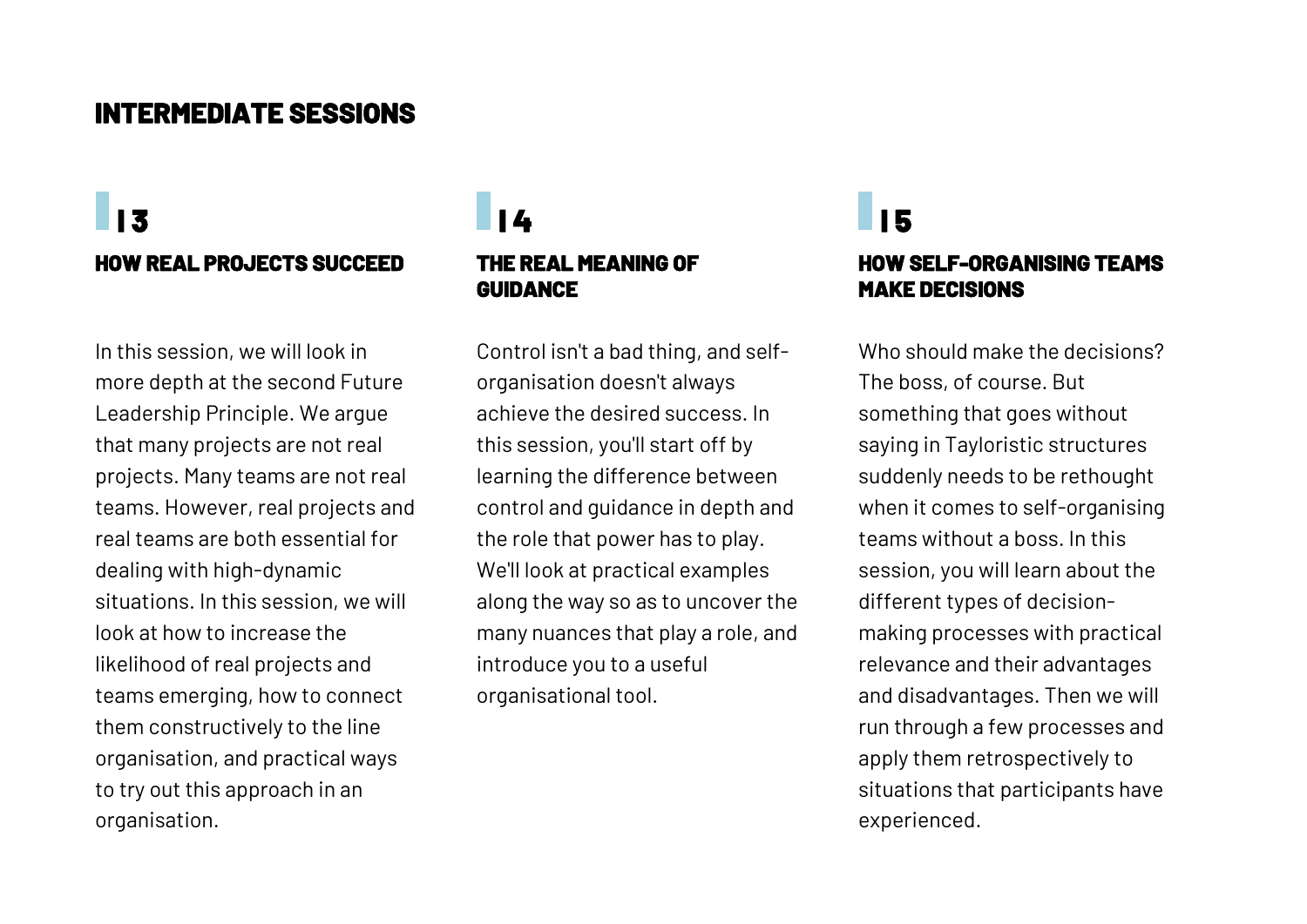#### **THE SYSTEM-THEORETICAL CHANGE APPROACH**

In this session, we will compare the classic change approach with the modern understanding of organisational development inspired by systems theory. In the process, we will look at exactly which change approaches fail for which reasons, and which levers we need to use in day-to-day life. We will expand upon our understanding of organisational culture and explain why this is not directly modifiable.

Among other things, we will draw upon the distinction between decidable and undecidable decision premises.

### **I 6** I 7

#### **THE FIVE PRINCIPLES OF STRATEGY DEVELOPMENT**

Strategy is a bit of an enigma. In business, you'd struggle to find two people who mean the same thing by the term. Here, we provide you with an understanding of strategy that seems to be vital if a company is to be successful in complex markets. In this session, we will introduce you to 5 key factors for a good strategy and reflect upon them by looking at real-life examples.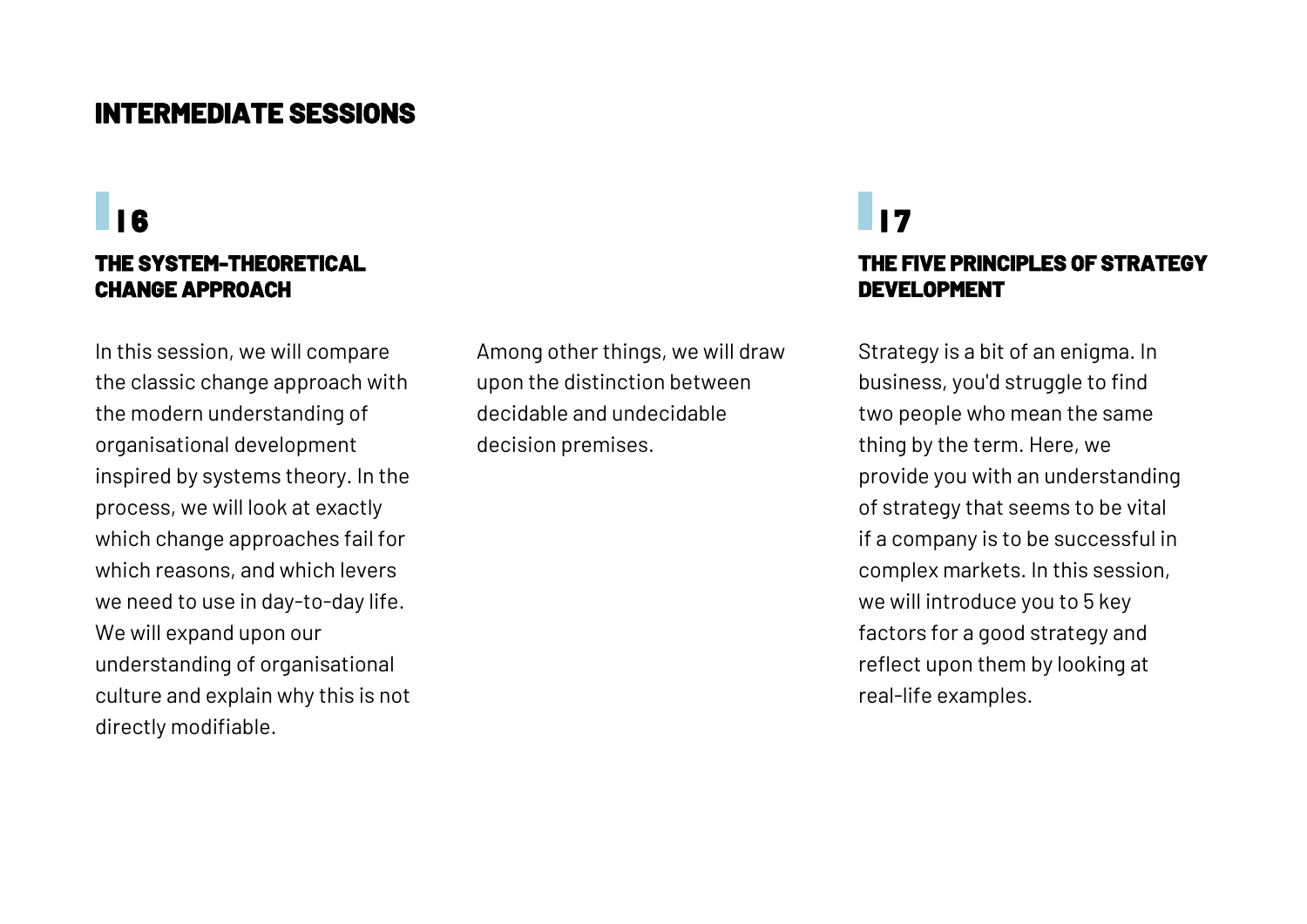### **PUTTING OUTSOURCING TO THE TEST I 8**

In a highly dynamic context, the significance of outsourcing goes beyond merely reducing costs. In this session, we provide a distinction between surface and core competency for decisionmaking. This distinction allows you to make better make-or-buy decisions. You'll find out how you can harness the intelligence of your organisation's supplier market and increase your competitiveness.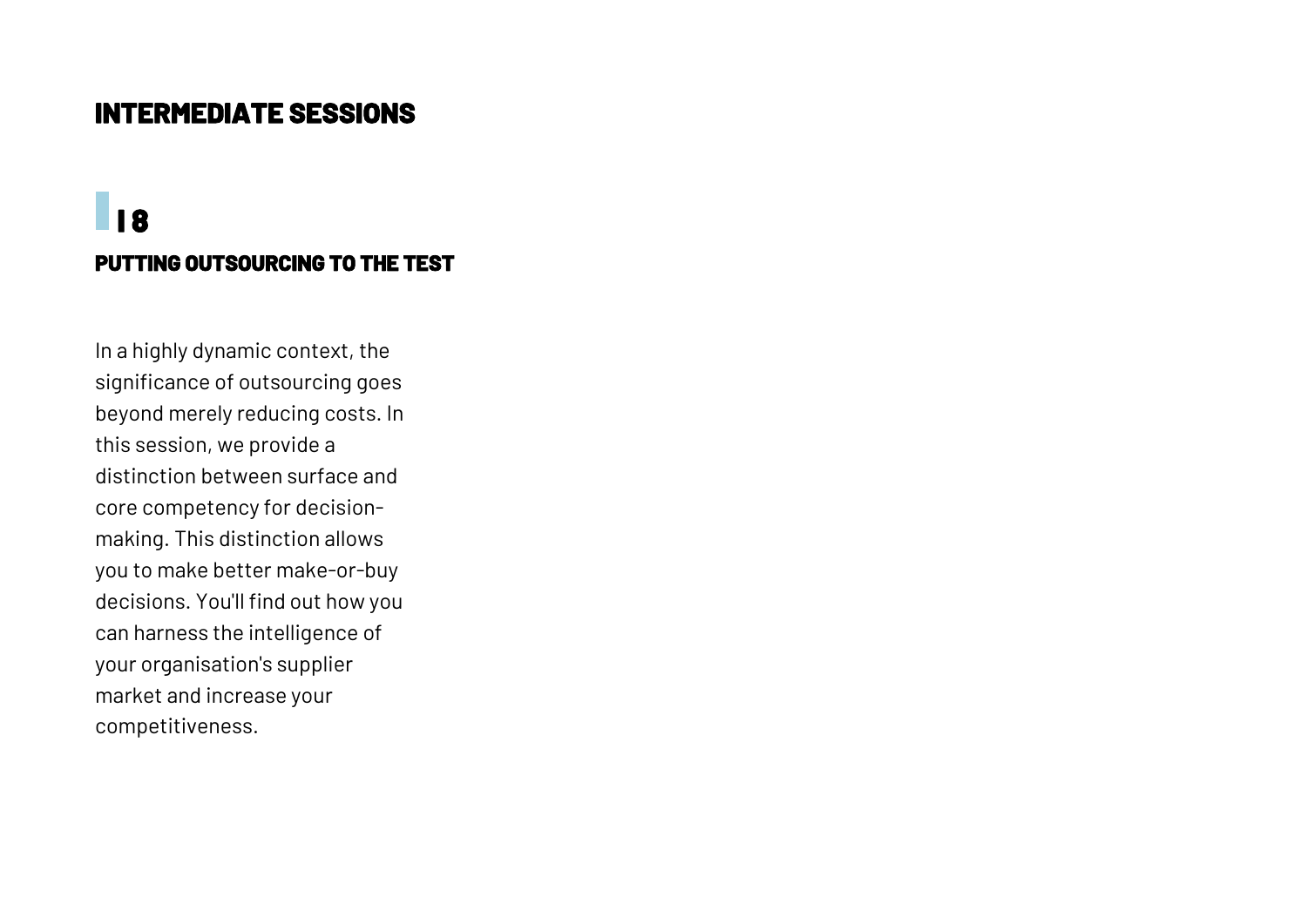- п A 1: Are employees replaceable or not?
- A 2: Putting leadership virtues to the test П
- A 3: Looking behind the scenes of the system ı
- A 4: Change without make-believe T.
- A 5: Future Leadership under cross-examination
- A 6: Typical cultural patterns
- A 7: Culture observation: Chained interviews
- A 8: Conflict: A seductive poison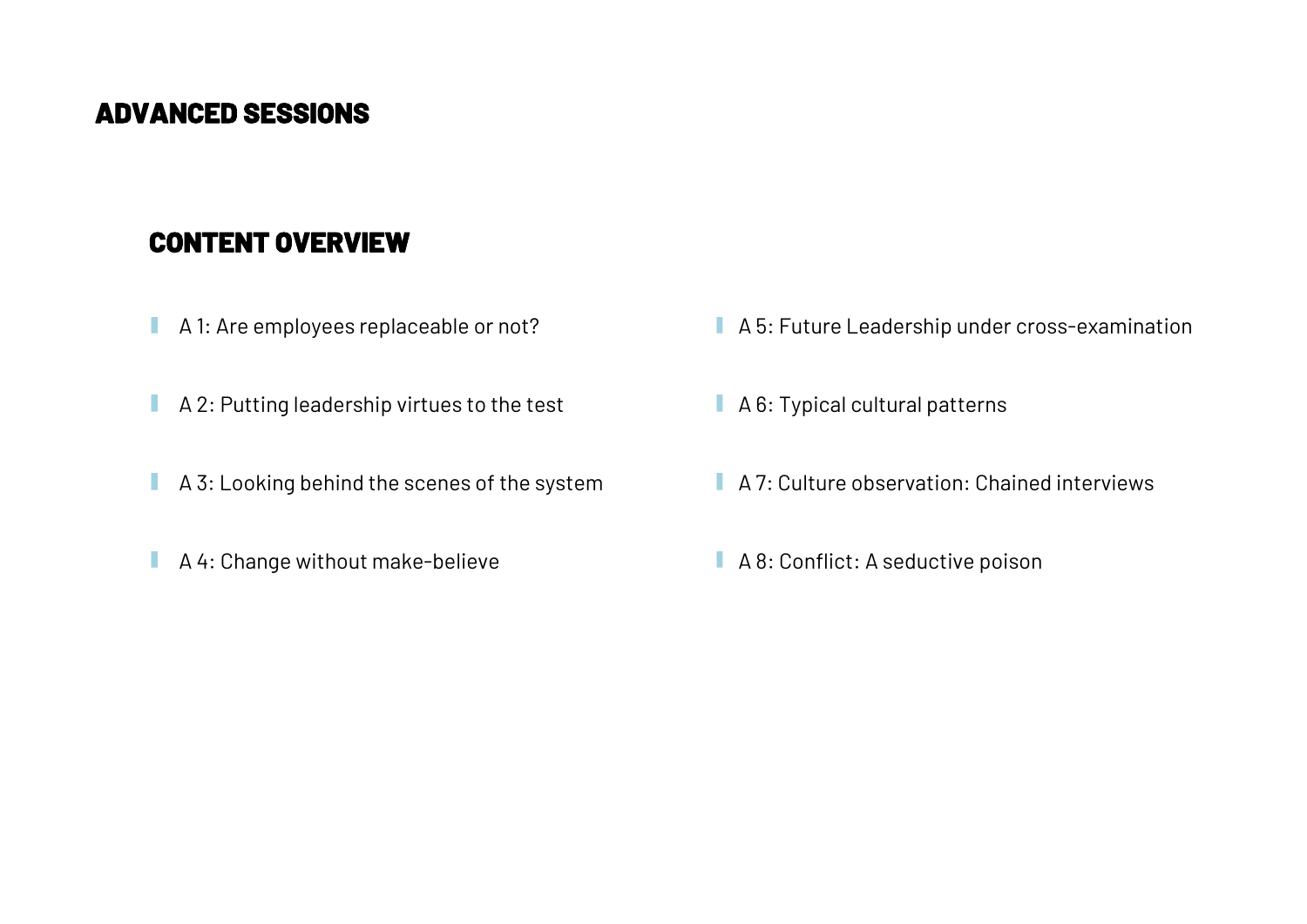### **A 1 ARE EMPLOYEES REPLACEABLE OR NOT?**

This is a question that gets asked over and over, and the answer is invariably, "It depends". To get to the bottom of it, we have to dive deeper into systems theory and look at examples of modern organisational design that translate well into practice. Depending on the content, you might have to set up an organisation so that it is either independent of or dependent on individual employees. A simple four-quadrant matrix can help you find your way through this morass.

### **PUTTING LEADERSHIP VIRTUES TO THE TEST A 2**

The demands on leaders today read like the job description for a superhero. Authentic, purposeful, charismatic, far-sighted, visionary, selfless, and so on. We contend firstly that these demands cannot be met, and, secondly, that they encourage under-performance. In this session we will work out why this is and reveal how to avoid this common fallacy.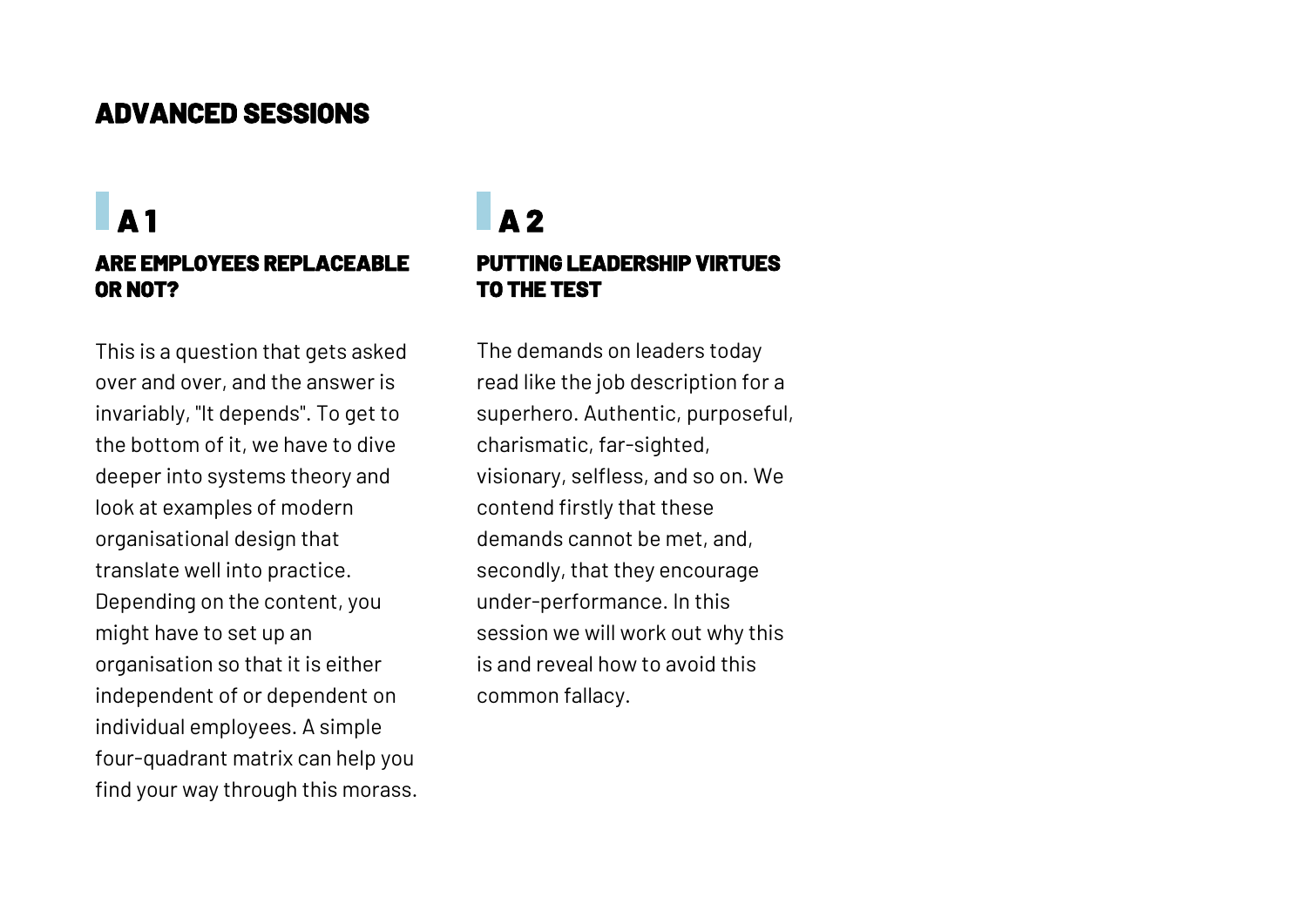**A 3** 

#### **LOOKING BEHIND THE SCENES OF THE SYSTEM**

In many companies the goings-on behind the scenes actually have a greater impact on day-to-day work than any formal processes could ever achieve. Employees who are keen on change but don't know how to chart their way with this unfamiliar map are at the mercy of the organisation's immune system. These games, which are played out under the radar, often originate from the environment of the company.

In order to get to the bottom of this phenomenon, we will delve into another key aspect of Luhmann's systems theory and reflect on it using a number of practical examples.

### **CAHNGE WITHOUT MAKE-BELIEVE A 4**

In order for change to succeed, it must be able to integrate into the existing culture in some way. Otherwise, the organisation will just be play-acting at change, while actually cunningly waiting out the initiative. We'll set out what this means in practice by looking at a number of practical examples.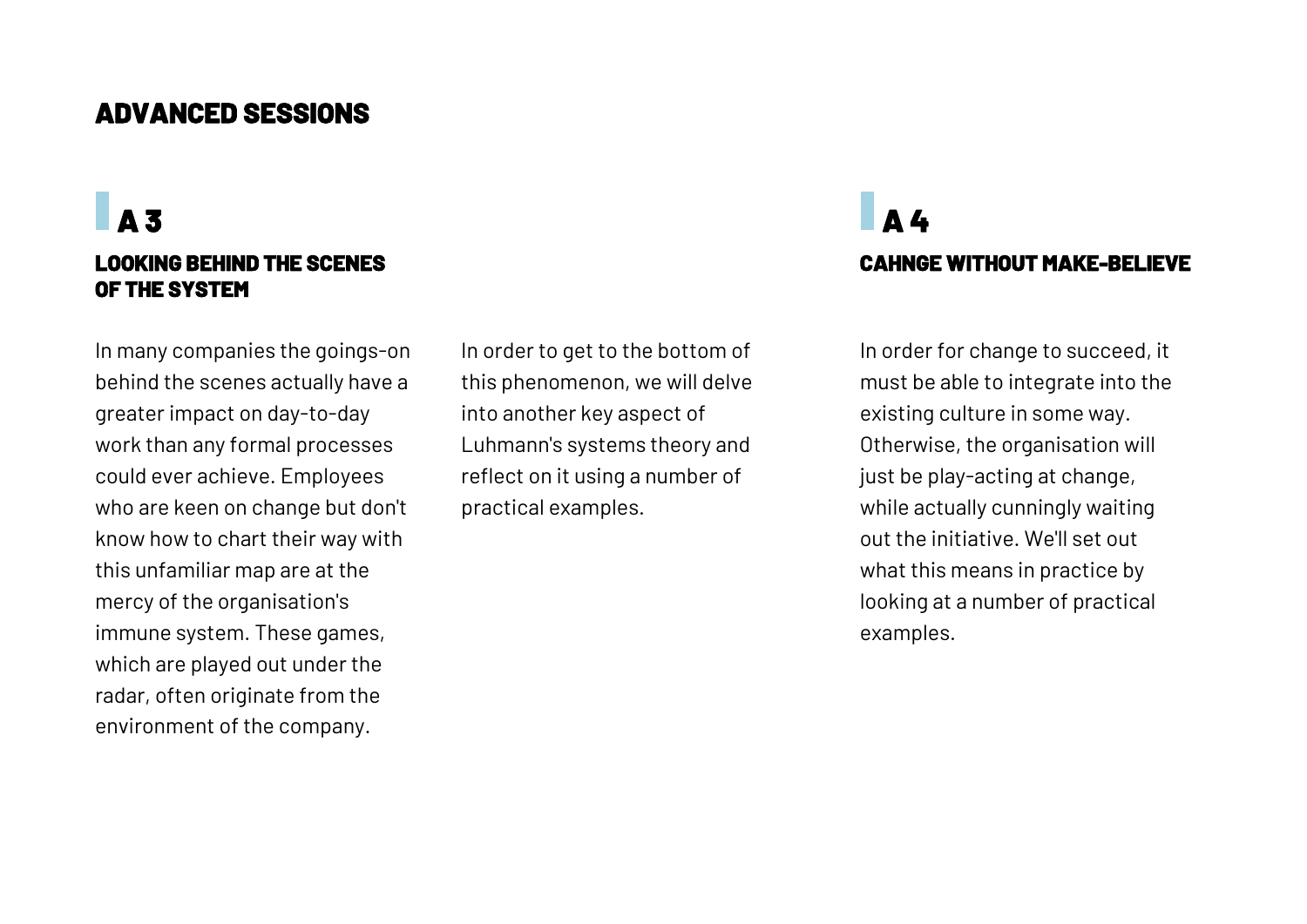## **UNDER CROSS-EXAMINATION**

Methods and best practice are a waste of time in dynamic situations. Value development programmes damage companies. Looking through the lens of Future Leadership leads to these and similar statements. But what's behind such bold assertions? You tell us. In this session you'll "defend" the essential theories of Future Leadership and hone another important skill in the process: the ability to convince your colleagues.

### **FUTURE LEADERSHIP TYPICAL CULTURAL PATTERNS A 5 A 6 A 7**

In this session, we set out a few prototypical cultural patterns and the structural causes of them, based on companies that we've actually analysed. This should make you better at spotting potential sources of problems in your own company. Examples include failing to make decisions, or making them too late. Within a company, there's a drive for cultural synchronisation. An organisation can become paralysed if it places too much value on participation and tries to please everyone all the time.

### **CULTURE OBSERVATION: CHAINED INTERVIEWS**

Before we make any kind of intervention, we need a diagnosis. This session looks at how we can observe the unique cultural and structural features of a company closely enough to enable us to draw key conclusions for the development of the organisation.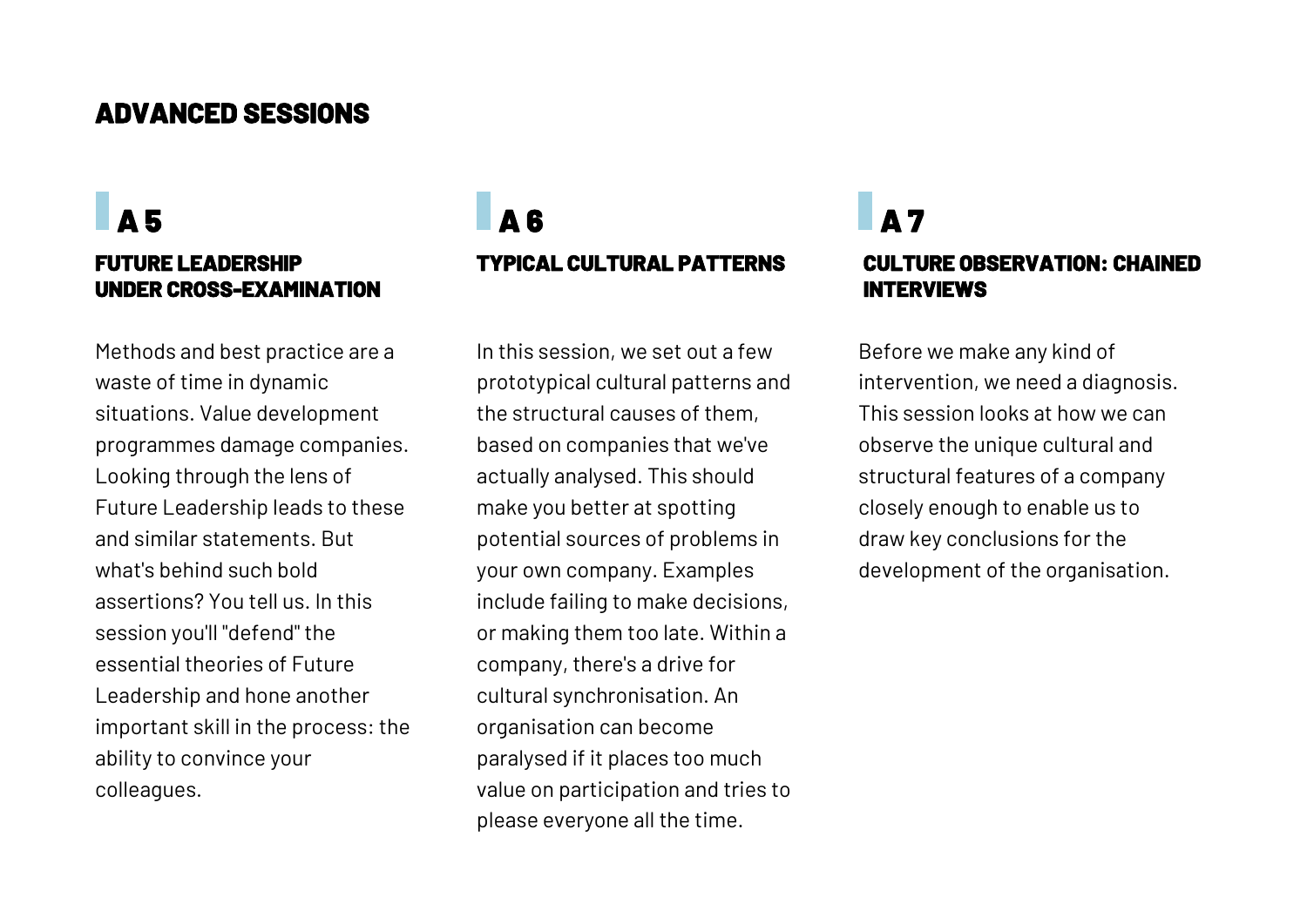### **CONFLICT: A SEDUCTIVE POISON A 8**

Managers and consultants usually view conflicts between employees as something they need to resolve. Because this can cause even more trouble, and because conflicts per se are no bad thing, in this session we take an in-depth look at conflict. After completing the session, you will know how to handle conflict in the future.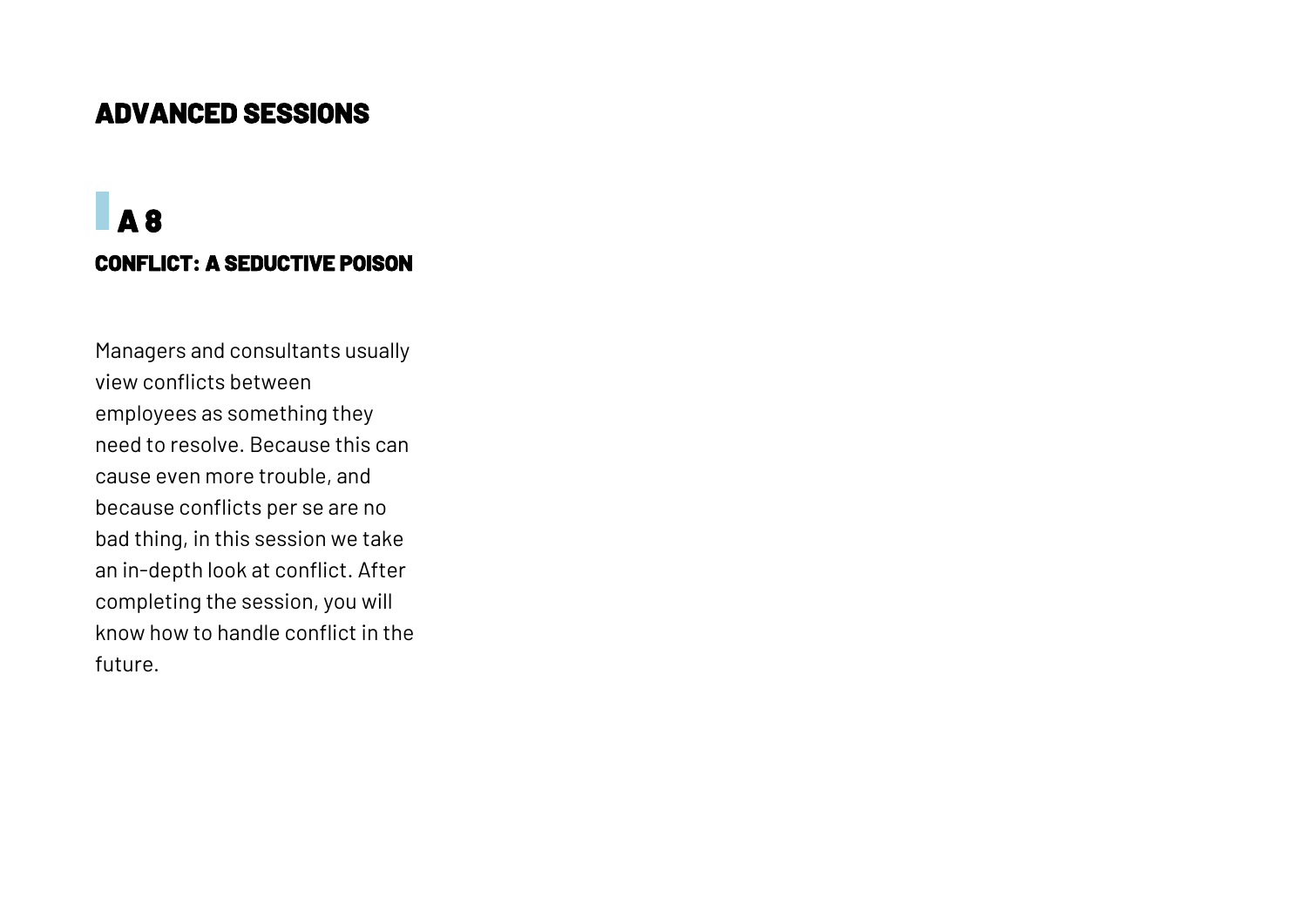#### **X SESSIONS**

- X 1: Introduction and learning tips п
- X 2: A new type of value creation sees the I light of day
- X 3: Why is Future Leadership needed? T,
- $\blacksquare$  X4: Introduction into system theory 1/2
- X 5: Introduction into system theory 2/2
- **X** 6: Conclusion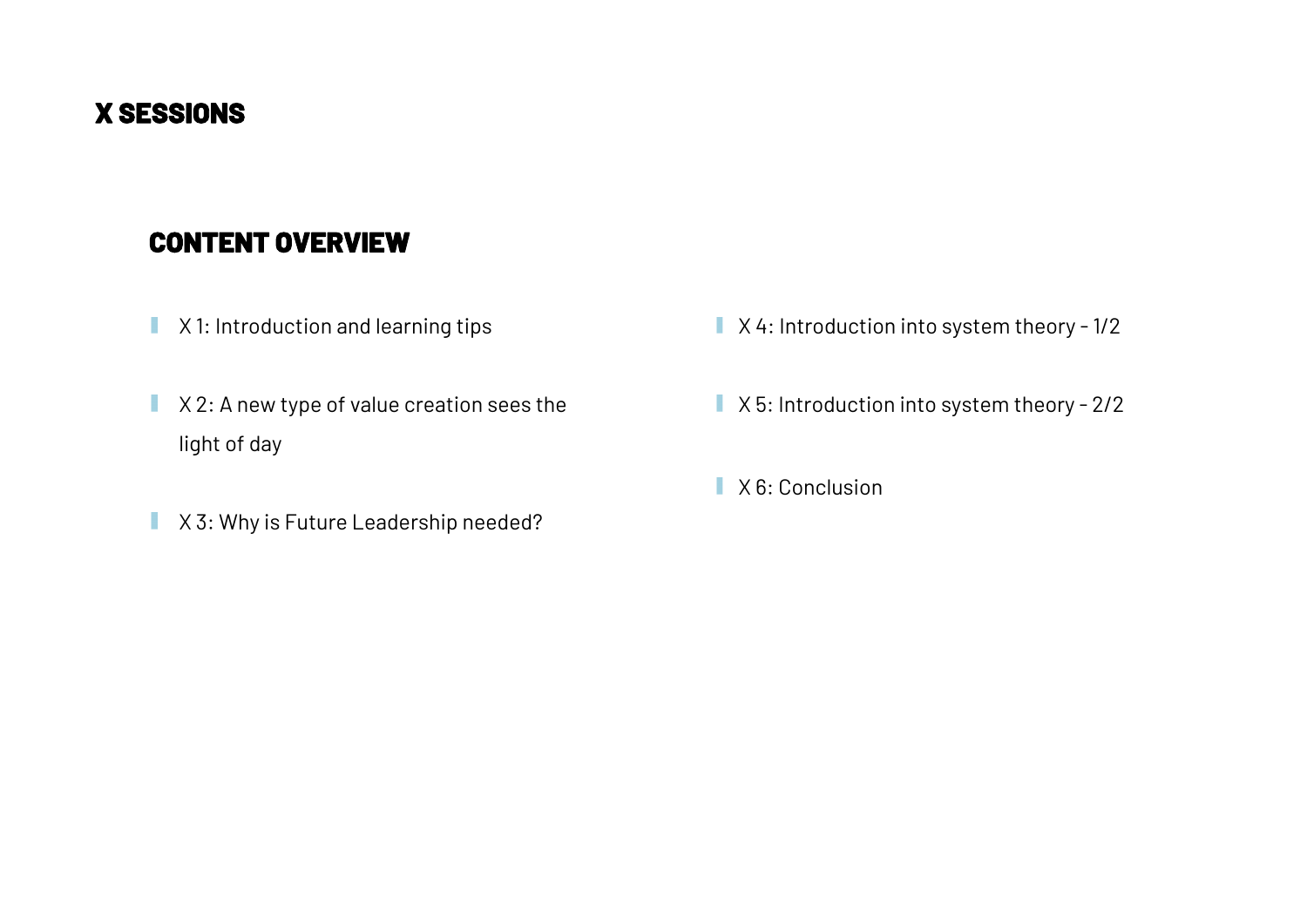#### **X SESSIONS**

### **INTRODUCTION AND LEARNING TIPS X 1**

In this session we will give you tips on how to work through the program effectively.

#### **A NEW TYPE OF VALUE CREATION SEES THE LIGHT OF DAY X 2**

Routine work used to dominate businesses. Today, that's no longer the case. The new domain is usually called ''knowledge work''. But that fails to recognize precisely what makes it so special. What distinguishes value creation WITH knowledge from value creation WITHOUT knowledge, what consequences this has for leadership and how theory can help you, is what this session is about.

#### **WHY IS FUTURE LEADERSHIP NEEDED? X 3**

The need for Future Leadership stems from a dramatic increase in market dynamics over the past few decades. In this session we explain why, how and when exactly traditional management practices are reaching their limits and what this means for leading organisations both on a macro and at the team level.